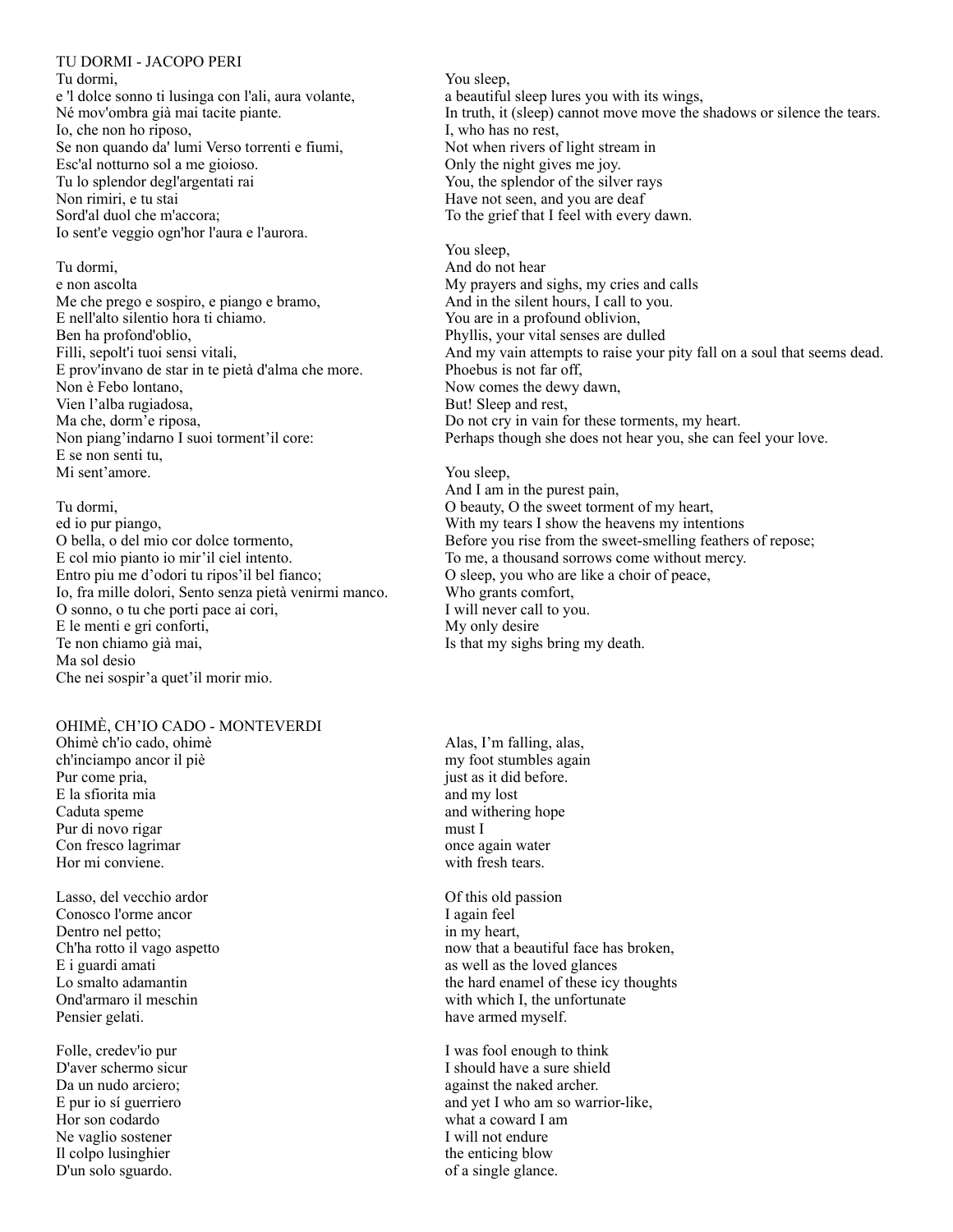O Campion immortal Sdegno; come sí fral Hor fuggi indietro; A sott'armi di vetro Incanto errante M'hai condotto infedel Contro spada crudel D'aspro diamante.

O come sa punir Tirann'amor l'ardir D'alma rubella! Una dolce favella, Un seren volto Un vezzoso mirar, Sogliono rilegar Un cor disciolto.

Occhi belli, ah se fu Sempre bella virtù Giusta pietate! Deh voi non mi negate Il guardo e'l viso Che mi sa la prigion Per sí bella cagion Il Paradiso.

# TRADIMENTO! - BARBARA STROZZI

Tradimento! Amore e la speranza voglion farmi prigioniero, e a tal segno il mal s'avanza ch'ho scoperto ch'il pensiero dice d'esserne contento. Tradimento! La speranza per legarmi a gran cose mi lusinga, s'io le credo avvien che stringa lacci sol da incatenarmi. Mio core all'armi! S'incontri l'infida si prenda s'uccida su presto! è periglioso ogni momento. Tradimento!

O immortal champion I am angry how so weak You are fleeing: like an enchanted man who has lost his way in glass armour, you have led me disloyal one against a sword made of hard diamond.

How powerfully punishes tyrannous love the daring of a rebellious soul, a kind word. a serene face, a charming wonderment can tie again a liberated heart.

Eyes, beauteous eyes if for you virtue has always been fair, and mercy true Oh, do not deny me the glance and the laughter; so that my prison on such a beautiful ground should become a paradise.

Betrayal! Love and Hope want to make me a prisoner and my sickness is so advanced that I have discovered that I am happy just thinking of it. Betrayal! Hope, in order to bind me, entices me with great things. The more I believe what she says the tighter she ties the laces that enchain me. My heart, take arms against the treacherous one! Take her and kill her, hurry, hurry! Every moment is dangerous! Betrayal!

SWEETER THAN ROSES - HENRY PURCELL Sweeter than roses, or cool evening breeze On a warm flowery shore, was the dear kiss, First trembling made me freeze,

Then shot like fire all o'er. What magic has victorious love! For all I touch or see since that dear kiss, I hourly prove, all is love to me.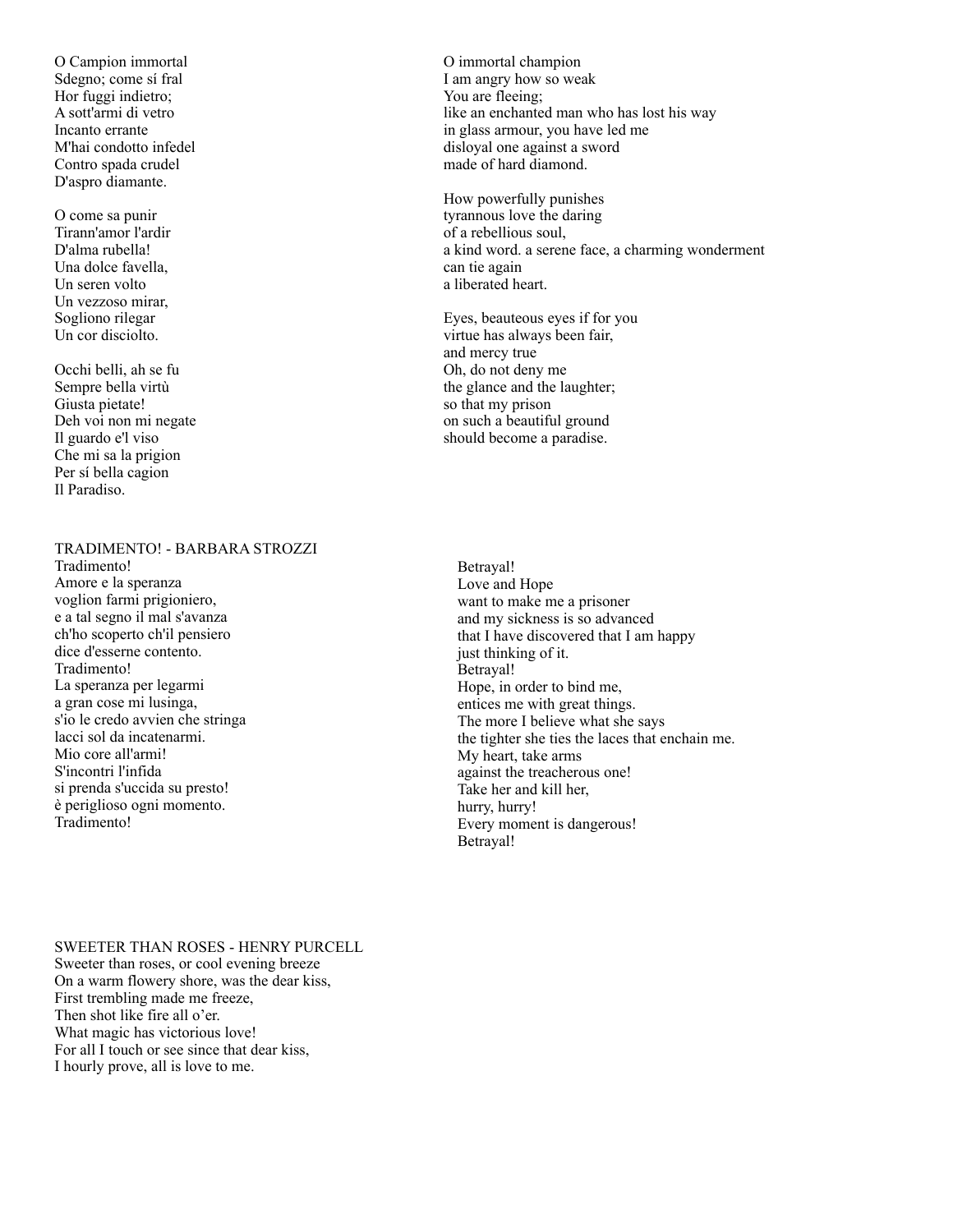## FROM ROSY BOW'RS

From rosy bow'rs where sleeps the god of Love, Hither, ye little waiting Cupids, fly: Teach me in soft, melodious songs to move, With tender passion, my heart's darling joy. Ah! let the soul of music tune my voice, To win dear Strephon, who my soul enjoys.

Or if more influencing Is to be brisk and airy, With a step and a bound, And a frisk from the ground, I will trip like any fairy.

As once on Ida dancing, Were three celestial bodies, With an air and a face, And a shape, and a grace, Let me charm like Beauty's goddess.

Ah! 'tis all in vain, Death and despair must end the fatal pain, Cold despair, disguis'd, like snow and rain, Falls on my breast!

Bleak winds in tempests blow, My veins all shiver and my fingers glow, My pulse beats a dead march for lost repose, And to a solid lump of ice, my poor fond heart is froze.

Or say, ye Pow'rs, my peace to crown, Shall I thaw myself or drown? Amongst the foaming billows, Increasing all with tears I shed, On beds of ooze and crystal pillows, Lay down my lovesick head. Say, say, ye Pow'rs, my peace to crown, Shall I thaw myself or drown?

No, I'll straight run mad, That soon my heart will warm; When once the sense is fled, Love has no pow'r to charm.

Wild thro' the woods I'll fly, Robes, locks shall thus be tore; A thousand deaths I'll die Ere thus in vain adore.

#### OISEAUX SI TOUS LES ANS

Oiseaux, si tous les ans Vous quittez nos climats, Dès que le triste hiver Dépouille nos bocages; Ce n'est pas seulement Pour changer de feuillages, Et pour éviter nos frimats; Mais votre destinée Ne vous permet d'aimer, Qu'à la saison des fleurs. Et quand elle est passée, Vous la cherchez ailleurs, Afin d'aimer toute l'année.

You birds, so every year you leave/change your climates as soon as the sad winter strips our groves. It isn't solely for a change of foliage or to avoid our foggy winter weather. But your destiny simply doesn't allow you to enjoy love beyond the season of flowers. For when she (springtime) is gone, you look for another place to make an end of love every year.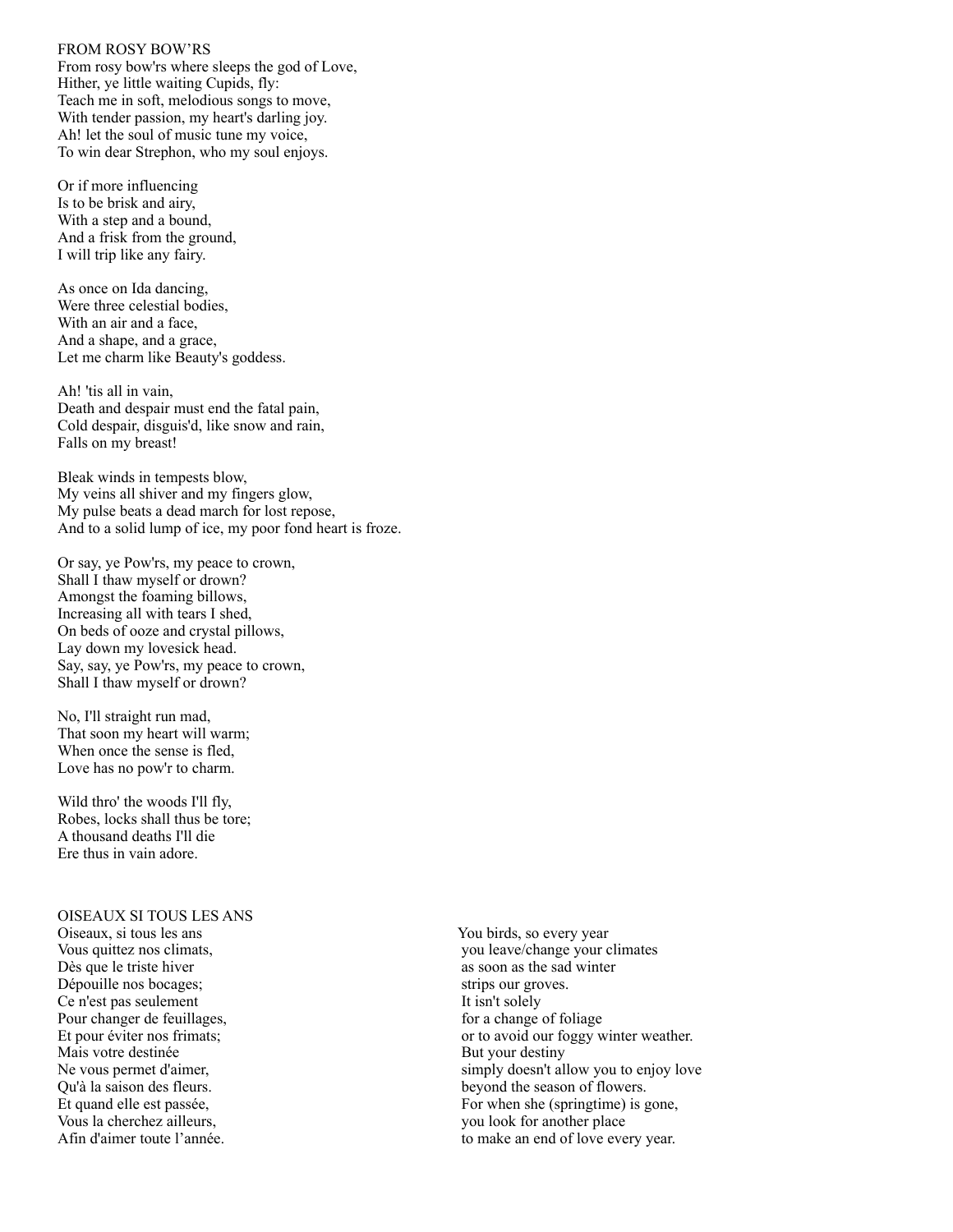## DANS UN BOIS SOLITAIRE

Dans un bois solitaire et sombre Je me promenais l'autr' jour, Un enfant y dormait à l'ombre, C'était le redoutable Amour.

J'approche, sa beauté me flatte, Mais je devais m'en défier ; Il avait les traits d'une ingrate, Que j'avais juré d'oublier.

Il avait la bouche vermeille, Le teint aussi frais que le sien, Un soupir m'échappe, il s'éveille ; L'Amour se réveille de rien.

Aussitôt déployant ses aîles Et saisissant son arc vengeur, L'une de ses flêches, cruelles En partant, il me blesse au cœur.

Va ! va, dit-il, aux pieds de Sylvie, De nouveau languir et brûler ! Tu l'aimeras toute la vie, Pour avoir osé m'éveiller.

ACH, ICH FÜHLS Ach ich fühls, es ist verschwunden - Ewig hin der Liebe Glück! Nimmer kommt ihr, Wonnestunden, Meinem Herzen mehr zurück. Sieh Tamino, diese Thränen Fliessen Trauter, dir allein. Fühlst du nicht der Liebe Sehnen, So wird Ruh im Tode sein.

#### ARIANNA A NAXOS *Adagio*

 Teseo mio ben, dove sei? Dove sei tu? Vicino d'averti mi parea, ma un lusinghiero sogno fallace m'ingannò. Già sorge in ciel la rosea Aurora, e l'erbe e i fior colora Febo uscendo dal mar col crine aurato. Sposo, sposo adorato, dove guidasti il piè Forse le fere ad inseguir ti chiama il tuo nobile ardor. Ah vieni, ah vieni, o caro, ed offrirò più grata preda ai tuoi lacci. Il cor d'Arianna amante, che t'adora costante, stringi, stringi con nodo più tenace, e più bella la face splenda del nostro amor.

Soffrir non posso d'esser da te divisa un sol istante. Ah di vederti, o caro, già mi strugge il desio; ti sospira il mio cor, vieni, vieni idol mio.

In a lonely and sombre forest I walked the other day; A child slept in the shade, It was a veritable Cupid.

I approach; his beauty fascinates me. But I must be careful: He has the traits of the faithless maiden Whom I had sworn to forget.

He had lips of ruby, His complexion was also fresh like hers. A sigh escapes me and he awakes; Cupid wakes at nothing.

Immediately opening his wings and seizing His vengeful bow And one of his cruel arrows as he parts, He wounds me to the heart.

"Go!" he says, "Go! At Sylvie's feet Will you languish anew! You shall love her all your life, For having dared awaken me."

Ah, I sense it has vanished! The joy of love gone forever! Hours of delight, you will never come back to my heart again! See, Tamino, these tears are flowing for you alone, beloved. If you do not feel love's longing then there will be rest in death!

## *Adagio*

Theseus, my love! Where are you? I thought you were beside me, But it was only a sweet, false dream. The rosy dawn rises in the sky Pheobus tinges grass and flowers As he rises, golden, from the sea. Dear husband! Where are you? Perhaps the chase has called, Tempting your brave spirit! Oh, come, my love And find a sweeter prey for your snares. Ariadne's loving heart, constant and adoring, Binds with ever tighter bonds And our radiant flame burns brightly with our love.

I cannot be separated from you for a single moment Ah! I am seized, my love, with the desire to see you My heart sighs for you. Come, my beloved idol!